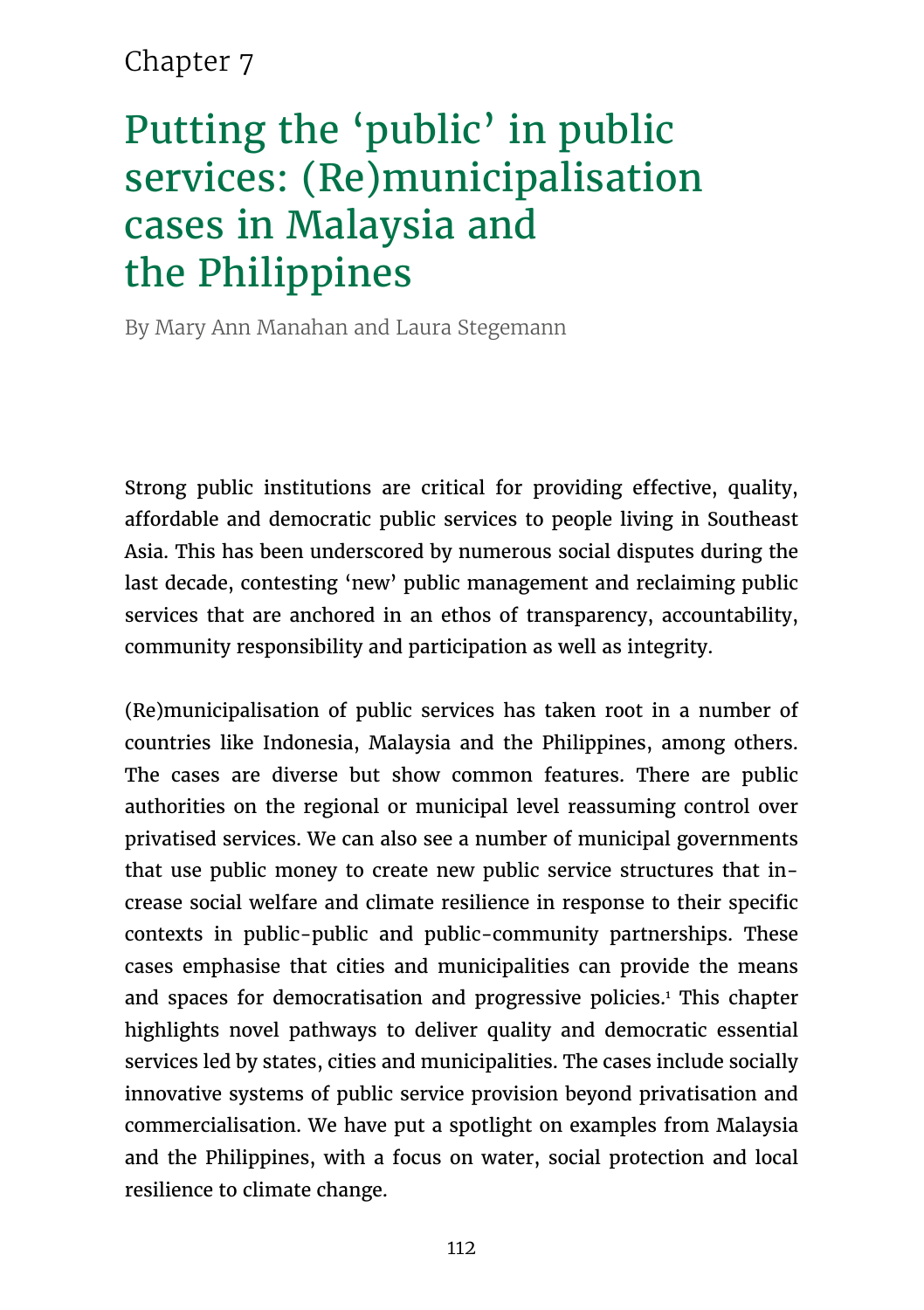## Selangor's remunicipalised water system

A 2012 survey to map the degree of public versus private water service delivery in Asia provided a large and broadly characteristic sample of 646 listed water utilities, most of which are public in nature – either as statesponsored agencies or municipal corporations.2 Privatised water supply systems are found in key megacities, however, such as Metro Manila, Jakarta and Kuala Lumpur where there have been decades long campaigns to de-privatise water services. Among them, Kuala Lumpur, one of Malaysia's three federal territories enclaved within the state of Selangor,<sup>3</sup> successfully returned water operations to public ownership (as part of the service area of a new state-wide public water utility, Air Selangor). The state of Selangor's remunicipalisation process represents a complicated and expensive two decades-long saga of regaining state autonomy and public control over the water system. Exposed to conflicts of interest between private companies and the Selangor state government, citizens had to cope with the consequences of poor service provision on a daily basis, including poor water quality and high tariffs, exacerbated by water shortages. As the richest and most populated state, remunicipalisation was made possible through a combination of political and economic will from the centre-left government, Pakatan Rakyat (People's Pact), which came into power in 2008. Its leaders put the re-consolidation of a fragmented and unbundled privatised water sector (see Figure 1) at the core of its strategy.

Until 1994, Selangor's water system had been publicly managed and owned, generating annual profits of between  $\epsilon$ 11.5 and  $\epsilon$ 18.5 million.<sup>4</sup> When the demand for water grew and the public utility could not keep up, privatisation was seen as the only viable solution, which was in line with the dominant mantra of neoliberal development at the time. The Selangor state government signed a 25-year Build-Operate-Transfer (BOT) contract in 1994 with Puncak Niaga Holdings, a company owned by the Malay Nationalist party (UMNO)<sup>5</sup>-linked Rozali Ismail. In the years that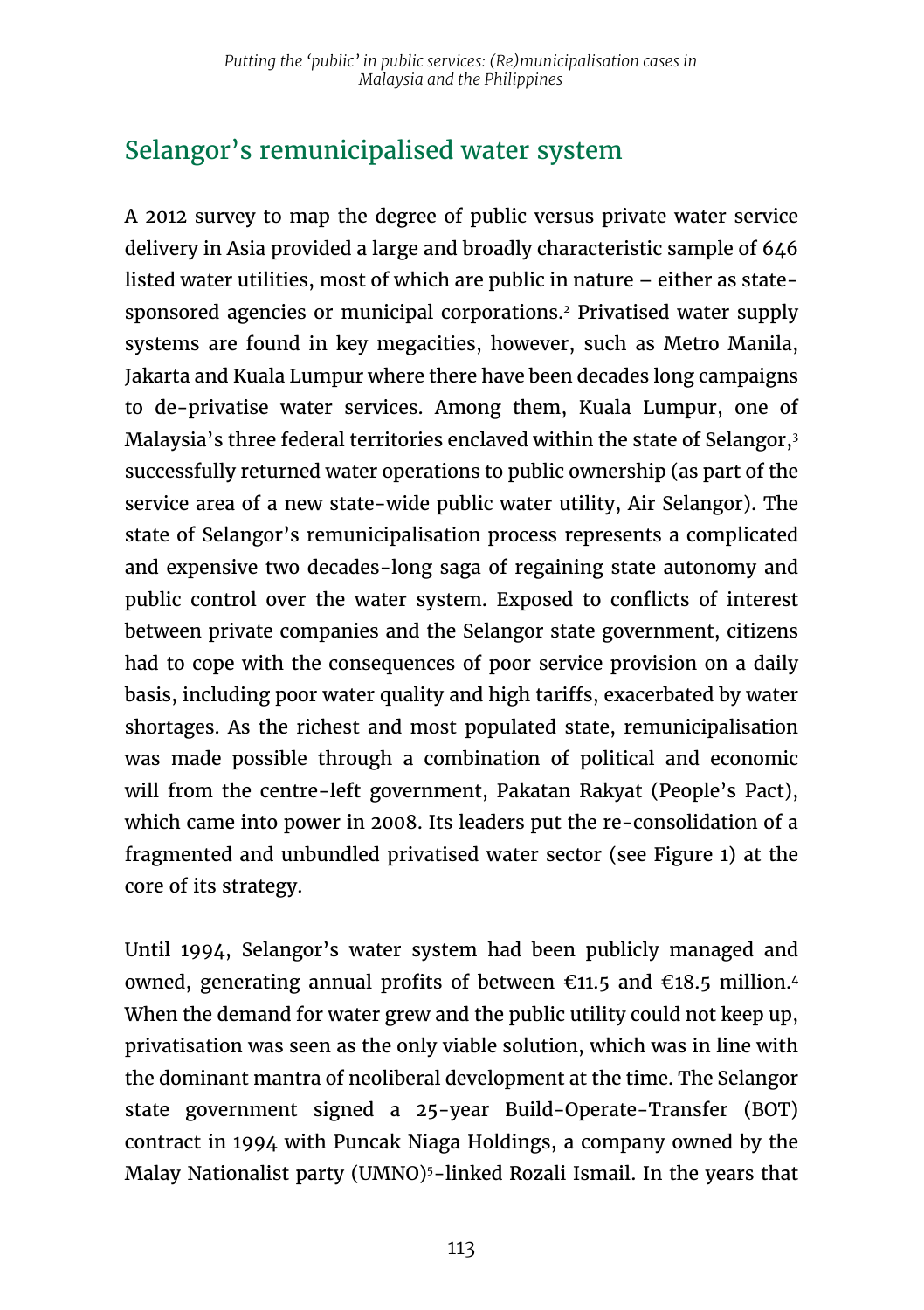followed, Selangor's water system was split and its parts successively awarded to three more concessionaires: PNSB, owned by Puncak Niaga; Syarikat Pengeluar, owned by SPLASH; and the consortium ABASS. In 2004, without any competitive bidding process, the state government awarded Syarikat Bekalan Air Selangor Sdn Bhd (SYABAS), another subsidiary of Puncak Niaga Holdings, a 30-year contract that guaranteed fixed government payments and triennial tariff increments from 2009 onwards. The concessionaire committed  $\epsilon$ 2.26 billion as investments to reduce non-revenue water (i.e. water losses due to theft and leakages) by fixing pipes. The deal was pushed by Barisan National (National Front), coalition of parties on the right and centre of the political spectrum), which governed Selangor until 2008.



#### Figure 1: Selangor's privatised water system

*Source: Razak, A. (2013) 'Selangor water: Privatisation gone awry', KINIBIZ Online, 26 February. http:// www.kinibiz.com/story/corporate/5104/selangor-water-privatisation-gone-awry.html*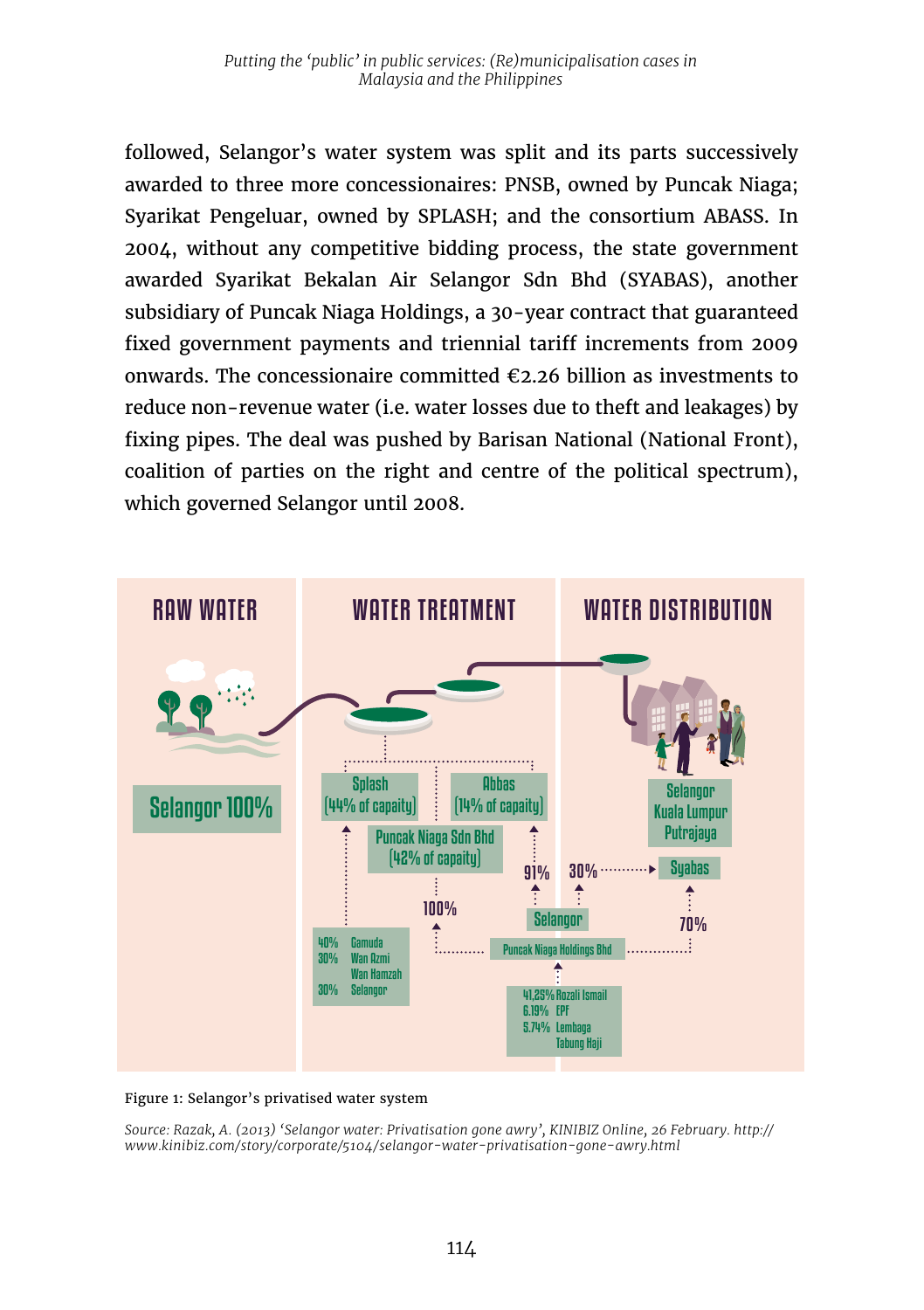In 2008, a new government led by *Pakatan Rakyat* granted Selangor state the right to restructure and reconsolidate the water system. The political party promised to freeze tariff hikes as part of its electoral campaign focusing on social justice, human development, an equitable and sustainable economy, transparency and genuine democracy. However, the national government failed to respond to requests to cancel the concessionaires' contracts in 2008 and 2010.<sup>6</sup> SYABAS, on the other hand, filed claims to the state government for US\$282 million as compensation for impeding the raise of consumption tariffs, further claiming that the price of US\$0.45/m3 did not cover its operating costs of US\$0.55/m3.7 The Selangor government denied the private company's claims, arguing in turn that SYABAS was in breach of its contract because of missed performance targets, inefficiencies, non-disclosure of crucial information, overcharging for unrequested services such as a  $\epsilon$ 12 million office renovation, misallocation of state funds and non-compliance with government procurement processes. Operational irregularities continued to occur such as overpayments to Puncak Niaga's top management amounting to  $\epsilon$ 2 million in 2009, as well as overcharging consumers on water bills that were double that of neighbouring states. Moreover, the quality and stability of service provision steadily declined as regular water interruptions, especially during summer months, and water rationing became the new norm for 10 million affected residents. Following these supply problems, a Special Cabinet Committee on the Selangor water crisis was formed. The committee found that SYABAS operations were indeed inadequate, but conclusions fell short of recommending a full public takeover.

Meanwhile, state authorities and private operators exchanged accusations. From 2009 to 2014, the Selangor government made various attempts to reconsolidate the fragmented water sector based on Article 114 of the 2006 *Water Service Industry Act*, a regulation which allows for the full or partial remunicipalisation of a private business or licensee by the state based on national interest. The government initially offered  $\epsilon$ 2.2 billion to buy back utilities, but the concessionaires rejected the proposal.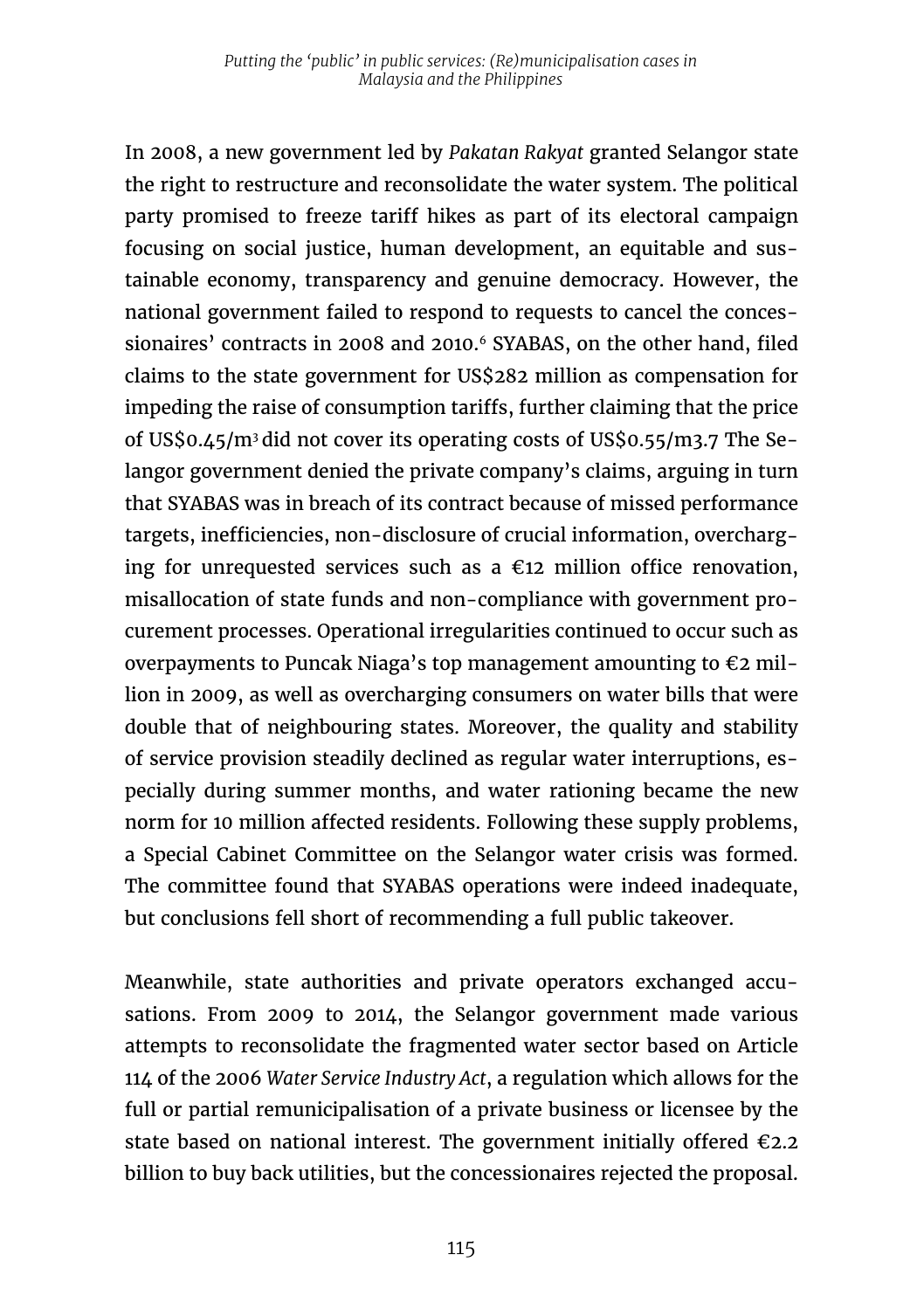On 26 February 2014, the state government flexed its political muscle by establishing a special purpose vehicle called *Pengurusan Air Selangor Sdn Bhd*, or Air Selangor. This new entity operates and maintains the entire water supply and distribution systems – from reservoirs to distributing treated water to 10 million consumers in Selangor, Kuala Lumpur and Putrajaya (federal administrative centre of the Malaysian capital).8 The single, new public operator acquired the three concessionaires in line with the amount agreed upon in a memorandum of understanding between the federal and state governments in 2014: SYABAS and PNSB Water was purchased for a total of  $\epsilon$ 1.9 million in 2015 and ABASS for €194.7 million in 2016. The negotiations with SPLASH took longer, with the Selangor government finally accepting SPLASH's  $\epsilon$ 549.5 million asking price in 2019, which according to critics is 10 times the original takeover offer from 2013.9 Air Selangor has made a first payment of €409.5 million and the remaining amount will be paid over a period of nine years. This completes the final step in remunicipalising the water system, offering an opportunity to re-establish a reliable water system that will serve people in the long term. Air Selangor has already invested €237.1 million10 between 2016 and 2018 to upgrade and maintain the system. Throughout the process civil society and the current ruling party, *Pakatan Rakyat*, played an important role in reclaiming water services, increasing the transparency of the negotiations and envisioning a better public water management.

## Advancing social protection and universal access to essential services in the Philippines

Public services such as libraries, health, fire protection, water and sanitation, and education are usually decentralised in Southeast Asia. For many citizens, local government (municipal, village, provincial/state) is the layer they have daily contact with. The relationships between local administrations and citizens are mediated by the quality, effectiveness and capability of the former to meet the needs and demands of the latter. Therefore, local governments tend to have the 'comparative advantages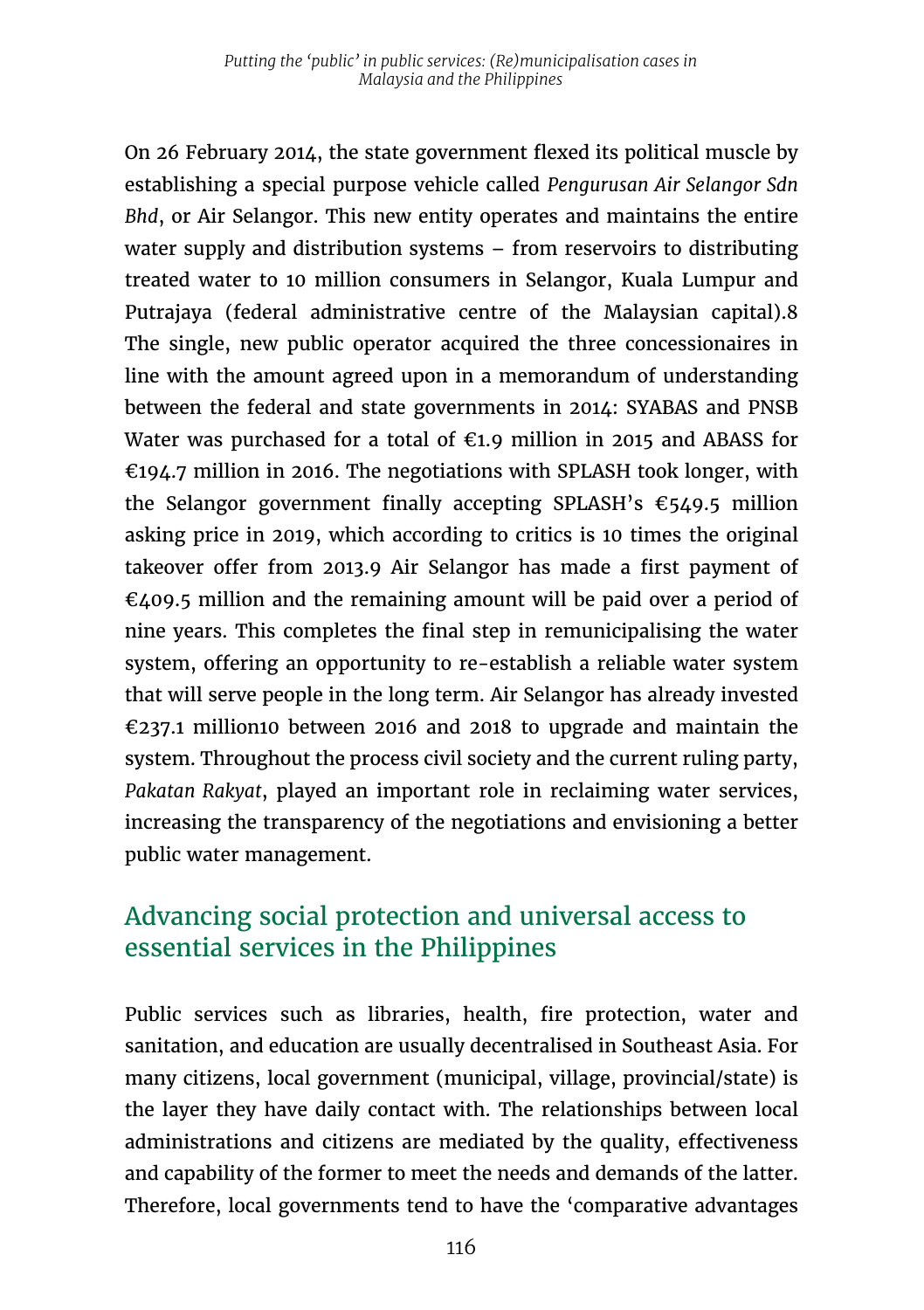compared to central governments because of their proximity to people, knowledge about local priorities and the pressure of local constituencies for greater accountability, participation, and transparency'.<sup>11</sup> Notwithstanding the potential weaknesses and susceptibility of local governments to corruption and bad governance, some Philippine local governments deliver inspiring counter-examples to advance universal access to public services and social protection.



The municipality of Binalonan in the province of Pangasinan, home to 54,555 people<sup>12</sup> and located 190 kilometres from the capital, has recently used public funds to set up day care centres, provide financial assistance to women, children and single parents as well as social privileges for senior citizens. Further, it has introduced free primary healthcare services and aid to people in need. This initiative is anchored on the municipal government's vision and core value to ensure 'that [people who have] the least in life have the most in law'.13 Prioritising primary healthcare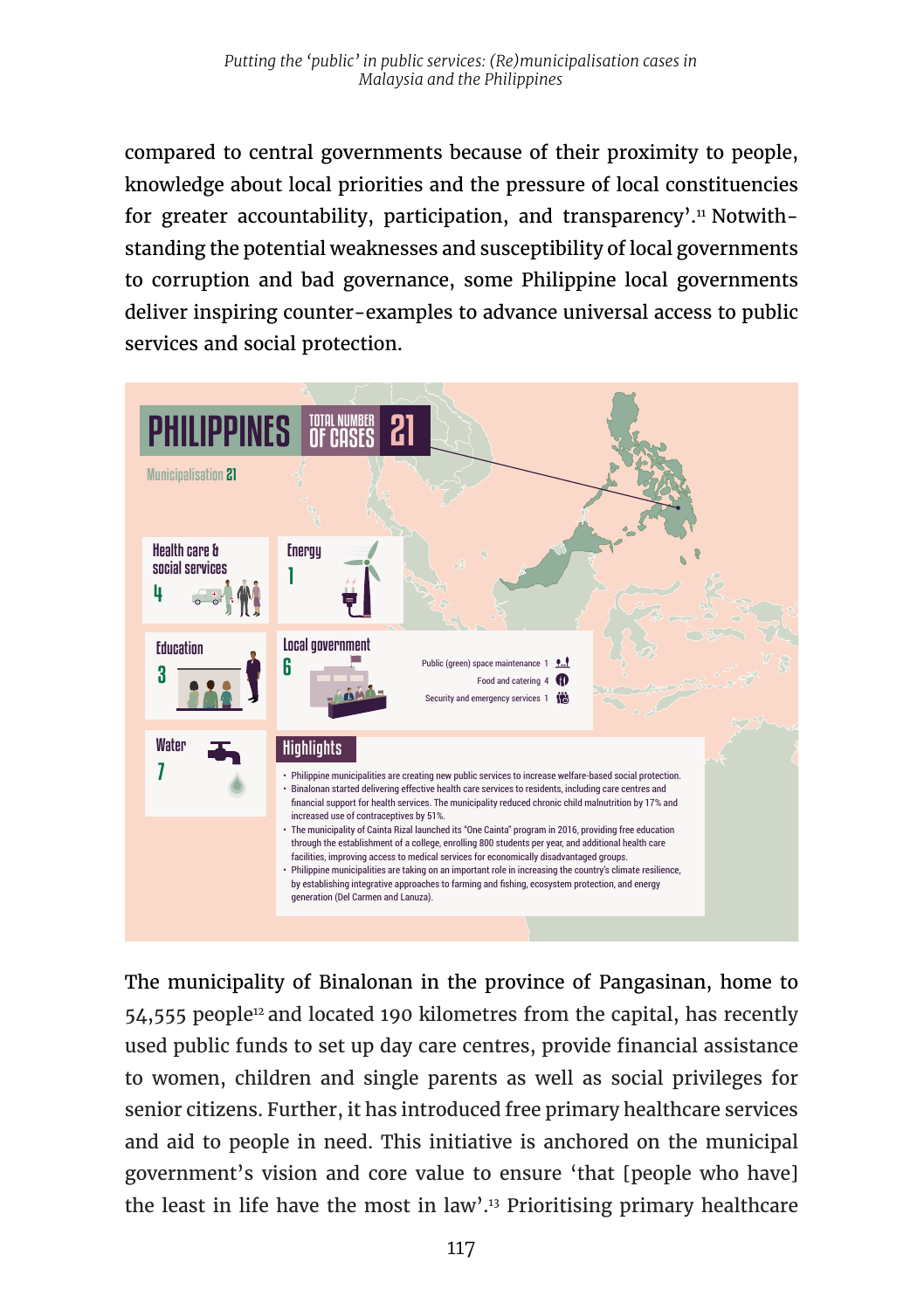provision in line with national laws promoting maternal and children's health, the municipality has improved health indicators above the national average. The chronic malnutrition rate among children ages 0-2 was at 9 per cent while the national average was at 26 per cent in 2016. The rate of severe underweight has been reduced to 1 per cent and the contraceptive use rate increased to 51 per cent in the same year. In 2015, the Department of Interior and Local Government, the national agency responsible for strengthening local government capacity to effectively deliver basic services to the population, awarded the municipality a seal of good governance and hailed it as a children- and women-friendly local government.

The municipality of Cainta, in the province of Rizal, has undertaken similar initiatives. It is the second most populated municipality (322,128 people) and the richest in the country, with  $\epsilon$ 70.7 billion in total assets in 2017.14 Under the leadership of Mayor Johnielle Keith Pasion Nieto, who first won local elections in 2012 and was re-elected in a landslide victory in 2016, the 'One Cainta' programme was launched to revive and reinvigorate public services, foster municipal income growth and implement proactive governance. In 2018, at the mayor's initiative and with support from the municipal council, a local ordinance was passed to establish the One Cainta College introducing free tertiary education and lifelong learning to low-income households. The mayor enlisted the help of a known educator and resident, Dr. Victoria Naval, who conducted a six-month feasibility study and participatory consultations with local communities in partnership with a national NGO as well as facilitated the college's accreditation with the Commission on Higher Education.<sup>15</sup> The accreditation means that diplomas earned from the college can be used by students for graduate study and work abroad. As its current president, Dr. Naval oversees the college's lateralised programme<sup>16</sup> that provides full bachelor's degrees for full-time students and lifelong learning courses for individuals regardless of age and gender. Funded by the municipality directly, the college has admitted a cohort of 800 students in its first year.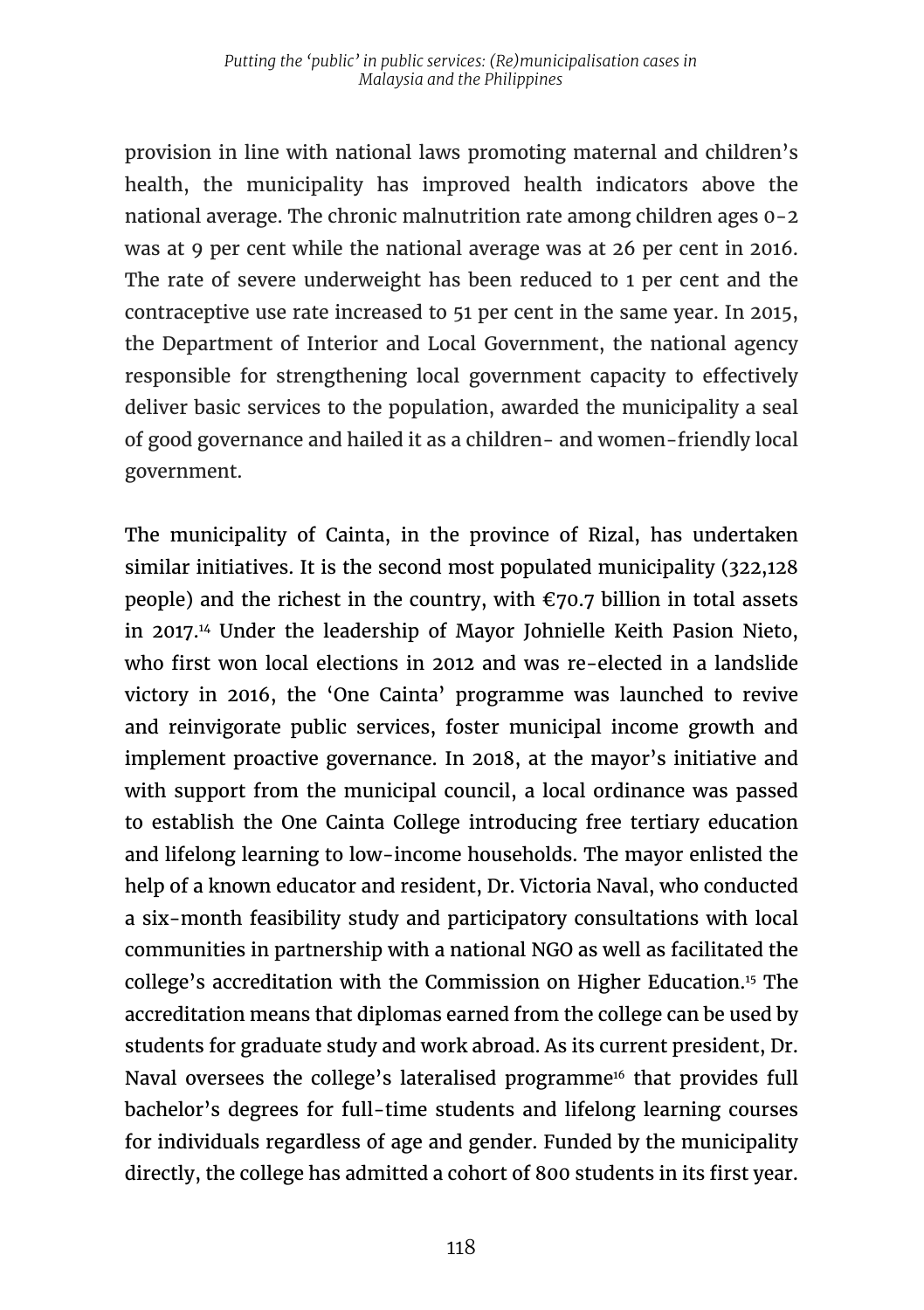#### *Putting the 'public' in public services: (Re)municipalisation cases in Malaysia and the Philippines*



*Photo: The author interviewed Dr. Victoria Naval of One Cainta College in 2019*

Furthermore, as part of Mayor Nieto's 'development' platform to uplift impoverished people and ensure safer communities for everyone, the delivery of health services is on top of his agenda. In that framework, the municipality has undertaken the construction of new health centres and birthing clinics, upgraded the municipal hospital andset up free consultations with the roll out of the *Libreng Gamot* (free medicine) program, targeting low-income and marginalised households. It has further embarked on improvements to its municipal hospital by increasing the number of hospital beds to accommodate more patients, augmenting the staffing system, upgrading hospital facilities in the charity wards and accrediting the hospital under the National Health Insurance Program. The accreditation gives health insurance members access to free medicine at the hospital's pharmacy, which is paid for by the national government. Municipal health care workers and senior citizens who are Health Green Card holders are also entitled to free hospitalisation that covers medicines, medical examinations, laboratory and doctor's fees and minor surgical procedures performed at the municipal hospital.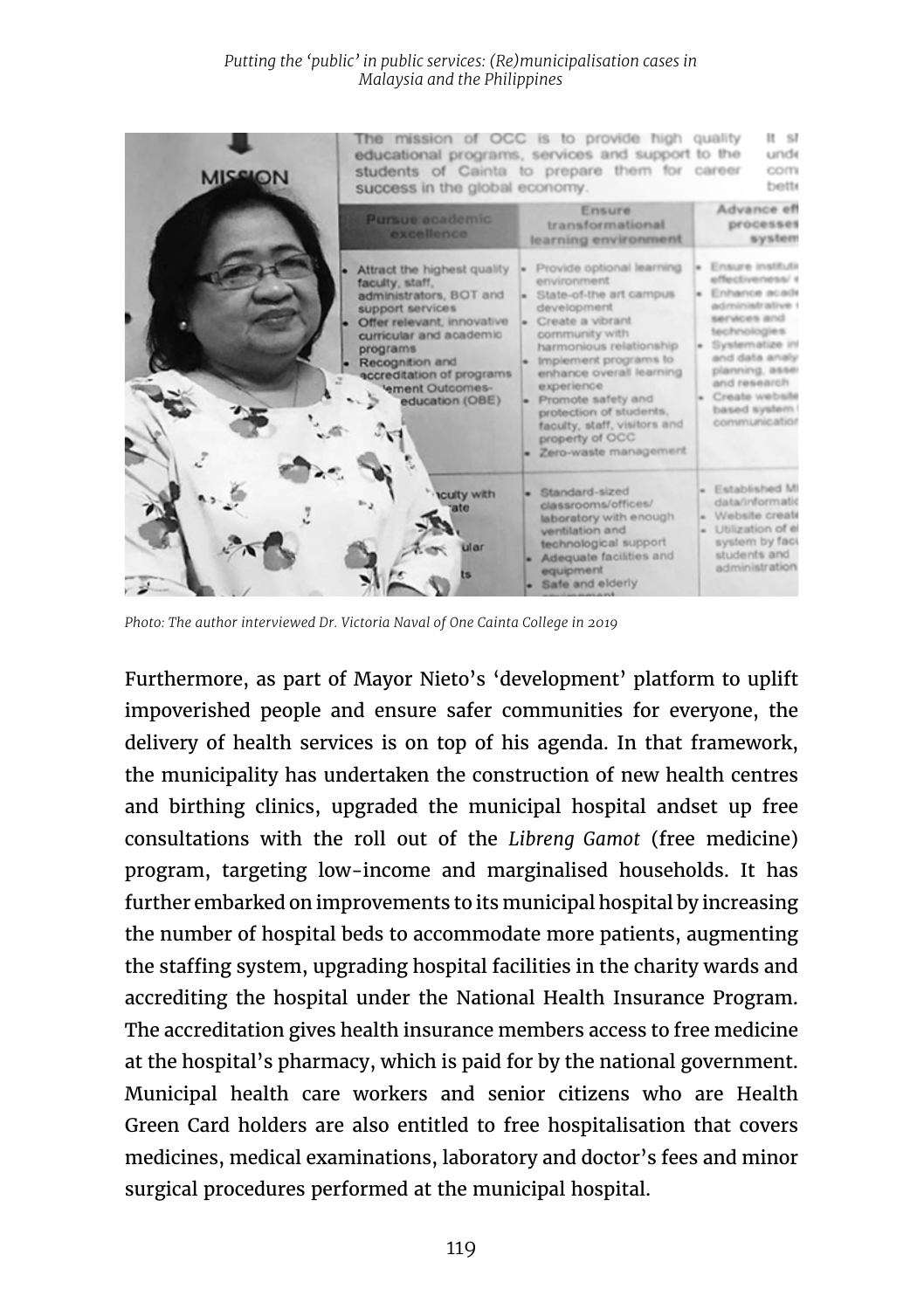The Binalonan and Cainta cases stress the leadership roles that mayors and local councils hold in delivering welfare-based social protection and basic public services. In both cases local public authorities forward visions and action plans that focus on upholding social and human rights, benefitting especially the most vulnerable and marginalised members of Philippine society.

## *Case I: Selangor's People's Care Initiative*

The Selangor government introduced the *Inisiatif Peduli Rakyat<sup>17</sup>* (IPR, People's Care Initiative) as an integrated social protection programme in 2008. Funded by state revenues, the programme was set up to improve social welfare of different vulnerable groups through better education, health care, water provision, transportation, housing and food.

In the realm of education, six initiatives were introduced. The *Skim Bantuan Tadika Selangor* (Skim TUNAS) was set up in 2008 to enable children ages 5–6 to attend kindergarten or pre-primary school. Tuition fees are covered by public funds and are directly transferred to the institutions registered with the Selangor Kindergarten Consultative Council. Another programme is the *Hadia Pengajan IPT* scholarship, launched the same year with the objective of improving equal access to university education. The scholarship fully covers tuition fees and provides a one-time payment of RM 1,000 ( $\epsilon$ 215) for students qualified to study at a public college or university. It focuses on low-income families or those earning less than RM 5,000 ( $\epsilon$ 108) per month. A similar programme directly targets children of farmworkers in Selangor.

Two programmes were introduced in 2008 and 2010 to improve access to health care. The *Skim Mesra Usia Emas Scheme* offers a death benefit of RM 2,500 (€538) for registered senior citizens to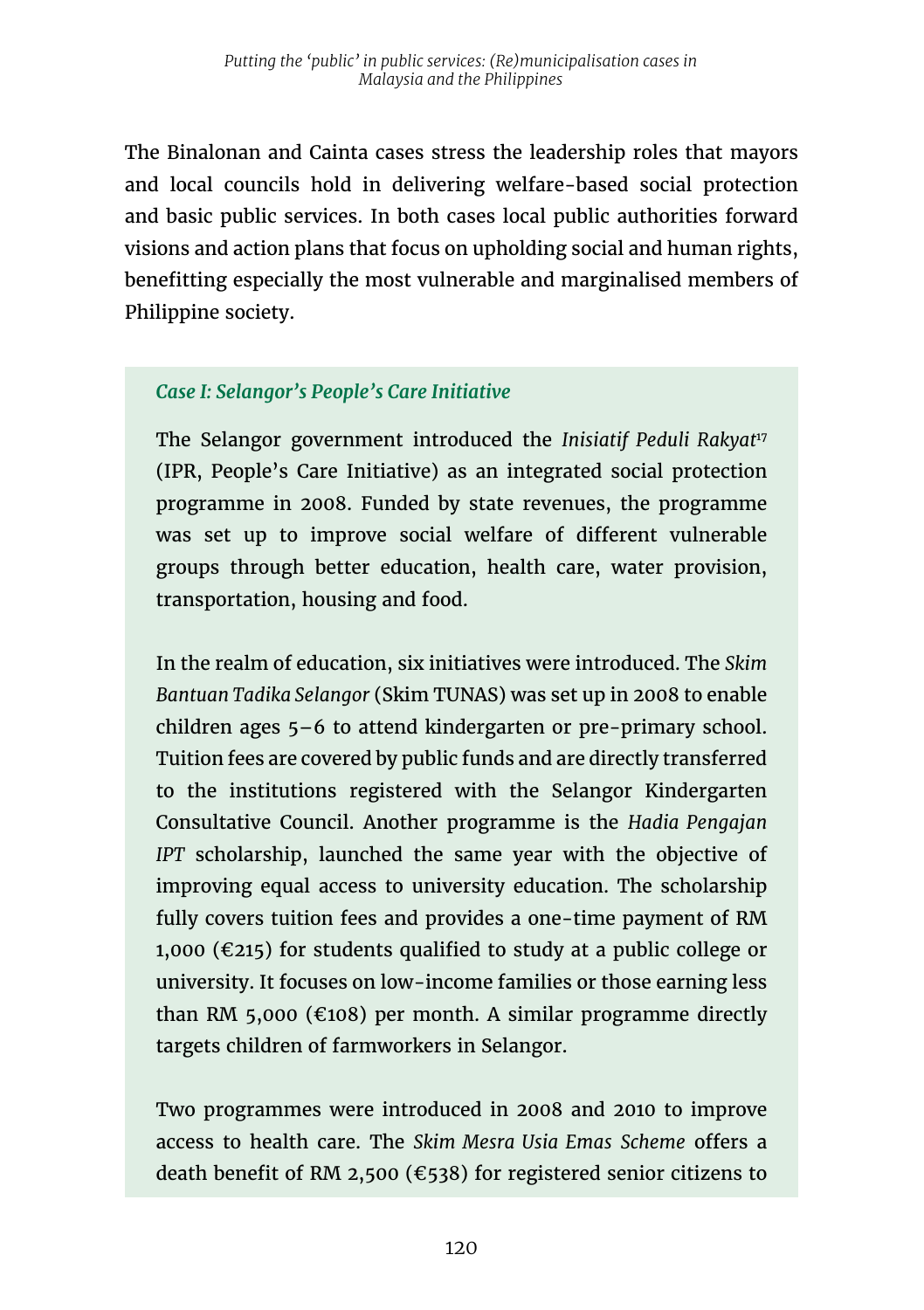help surviving relatives cover burial expenses. In the framework of the *Women's Health Scheme*, mammograms are free for women aged 35 and over. Another initiative launched in 2017 provides a subsidy for primary healthcare provision, targeting low-income households. The state provides RM 500 (€109) per year for medical expenses. Part of this scheme entitles residents holding a Peduli Sihat health card,18 including their spouses and two children aged 21 or below, to free treatments at registered clinics.

Other programmes focus on access to affordable housing, water, food, transportation and telecommunication services. The *Rumah Selangorku* was introduced in 2012 to provide access to affordable housing. Selangor residents earning below RM 3,000 (€646) per month can apply for house financing not exceeding a value of RM 250,000 ( $\epsilon$ 53,793). Since 2018, the Smart Motherhood Charity programme has helped mothers from low-income households reduce living costs by subsidising purchases of basic food and non-food necessities up to RM 200 per month ( $\epsilon$ 43) using stateissued cards in registered shops across Selangor. This welfare programme recognises the special role of women in managing family affairs and has benefited an estimated 5,000 households belonging to the bottom 40 per cent income bracket. The Smart Selangor Wi-Fi initiative provides free internet access at 300 spots throughout the state. The state is currently improving access in lower income neighbourhoods, as well as in rural and high student density areas. In the sector of public transport, the *Smart Selangor*  programme provides free bus service covering 11municipalities and cities. Finally, with the *Skim Air Darul Ehsan* project, the People's Care Initiative also provides free water to households that consume 20 cubic meters or less per month.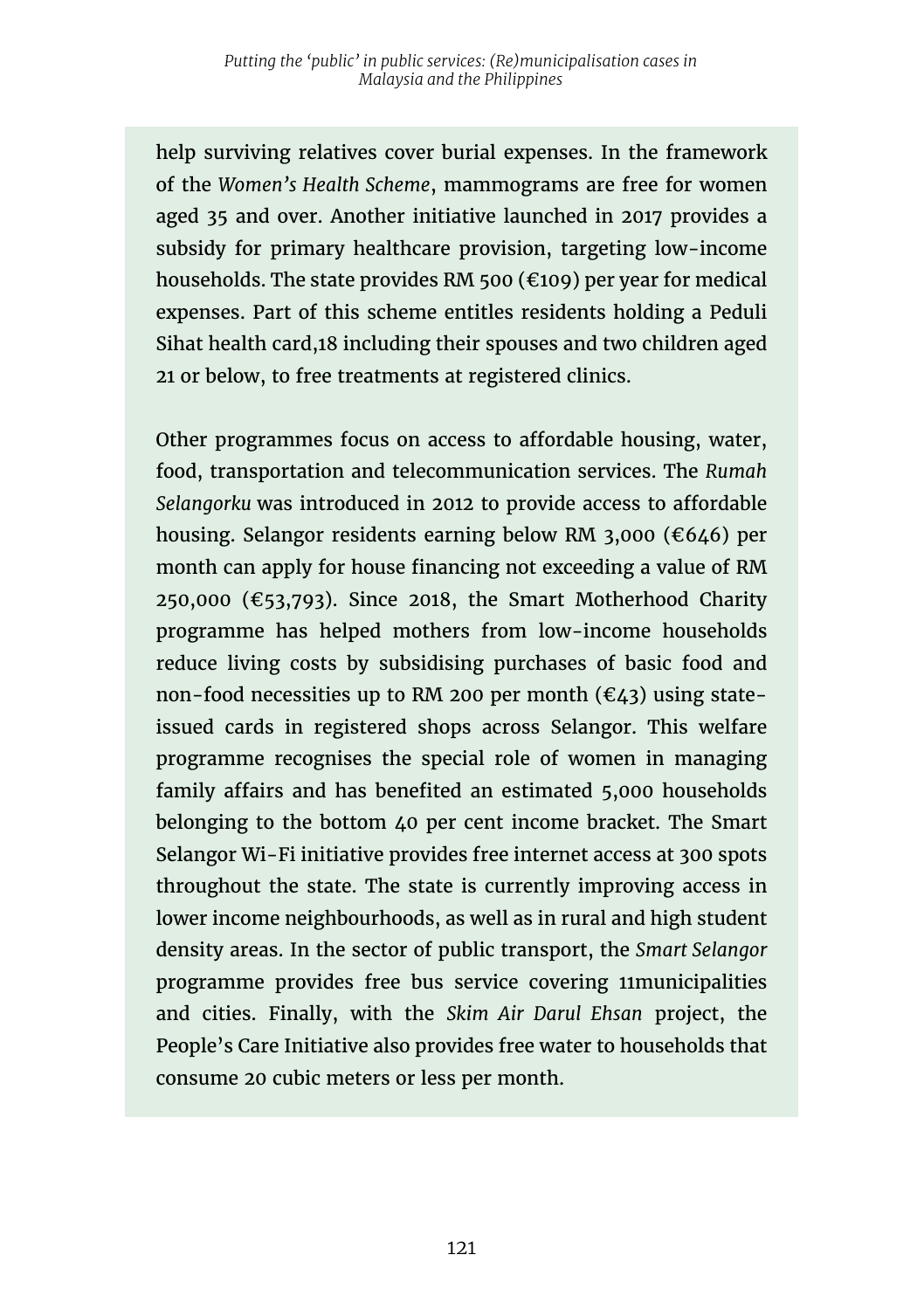# Locally anchored climate resilience strategies

The impacts of climate change are experienced in ways as diverse as the environments where it unfolds. Market-based instruments are increasingly recognised as insufficient to respond to the climate changerelated challenges that communities face in a variety of local contexts. In contrast, locally anchored climate resilience strategies focus on adapting to a community's specific experience of the threats, impacts and consequences of the climate and ecological crises. They also include mitigation strategies that increase resource and energy efficiency, led by local communities. A crucial pre-condition here is the involvement, ownership and even self-provisioning (self-help/community-organised initiatives, often without government support) of affected communities and people that nurture local capacities and knowledge.

With the world's third largest exposure to climate risks,<sup>19</sup> Philippine municipalities and communities are building and expanding holistic public service structures that respond to present and future risks and reduce people's vulnerability to climate change-related and natural disasters.

The first example comes from the town of Lanuza, located in Surigao del Sur in the Southeastern Philippines. In 2016, local leaders implemented a holistic project on disaster risk reduction and management that fosters adaptation policies anchored on a ridge-to-reef approach. As the local economy depends on its forests, watersheds and mangroves, decision-makers take the entire ecosystem and its interconnectedness into account in formulating programmes that tackle multi-faceted issues in this town of 12,000 residents. The issues include sustainable livelihoods, environmental protection and safeguarding the rights of vulnerable groups such as women, children, elderly people and people with disabilities, all of whom are the most impacted by climate change and natural disasters. In order to finance the initiative, the national and local levels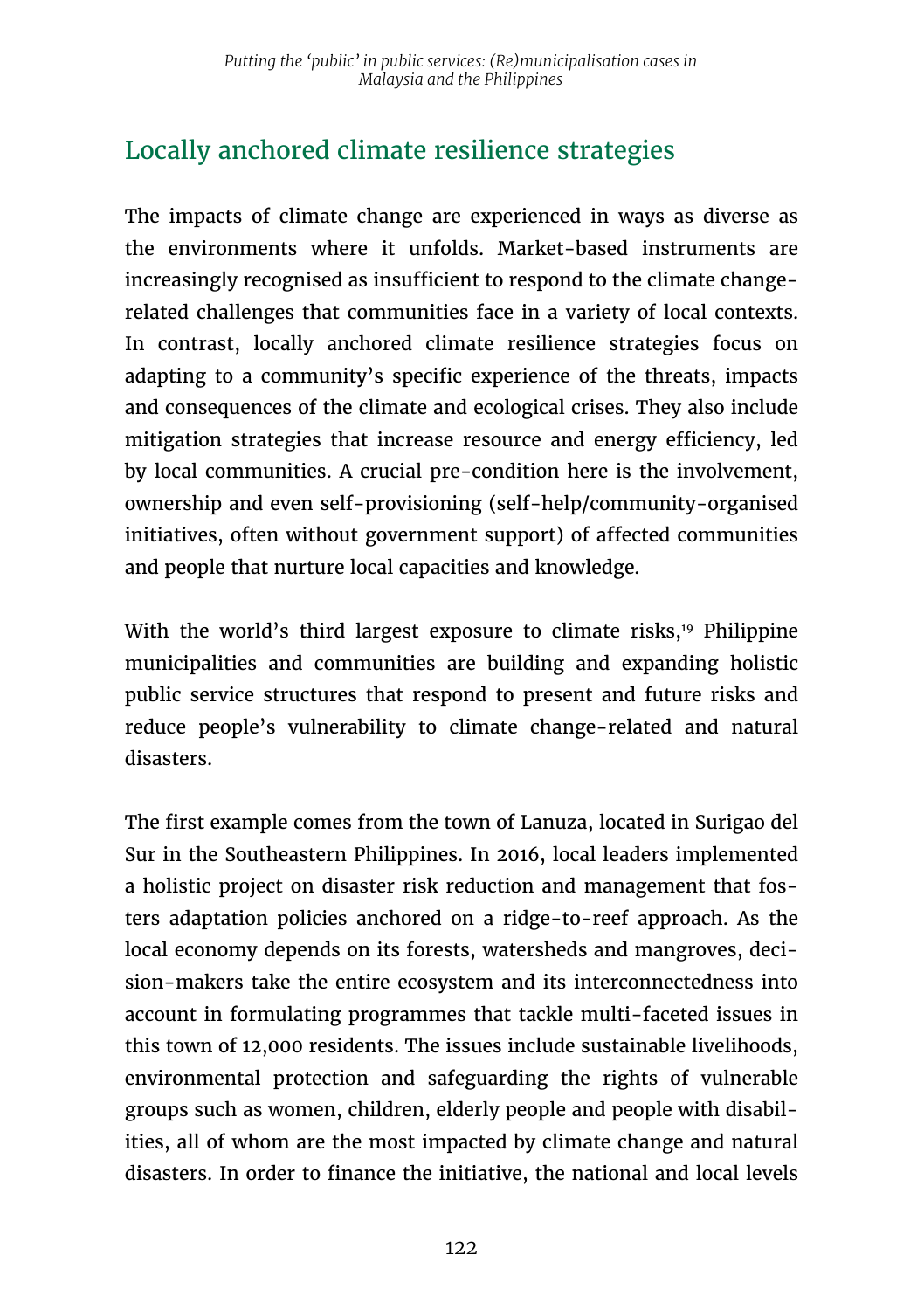work together. The municipality has secured  $\epsilon$ 692,322 from the People's Survival Fund, a special fund in the National Treasury that supports climate change adaption and disaster risk reduction programmes in impoverished and vulnerable local communities, while the municipality itself has allocated  $\epsilon$ 148,987 in matching funds.

Similarly, in the same province the Siargao Climate Field School for Farmers and Fisherfolks obtained public funds worth  $\epsilon$ 1.43 million from the People's Survival Fund and earmarked a further €226,758 from the municipal budget. The climate field school is a joint undertaking between the coastal municipality of Del Carmen and the Surigao State College of Technology. Established in 2016, it aims to improve food security and agriculture as the town's principal source of livelihood. The school provides technical assistance to farmers and fisherfolks and delivers tools to reduce diseases caused by pathogens, bacteria and viruses transmitted by insects and snails that affect agriculture-dependent households. It promotes community education on weather forecasting and climate variability to empower local farmers and fisherfolks by increasing their decision-making capacity. The project also finances a regional research centre that surveys options for climate and disaster-resilient food production.

## Challenges ahead

The above cases stress the viability of (re)municipalisation in a region where neoliberal reforms have long undermined public sector performance and permeated the everyday lives of people. Remunicipalisation and municipalisation have articulated politics that move education, welfare and socio-ecological relations to the centre. They stress the important role of targeted public spending strategies accompanied by visionary political narratives and pragmatic policy programmes. While national funds are an important source of money, local authorities can build on local institutions and knowledge to set up programmes that adapt to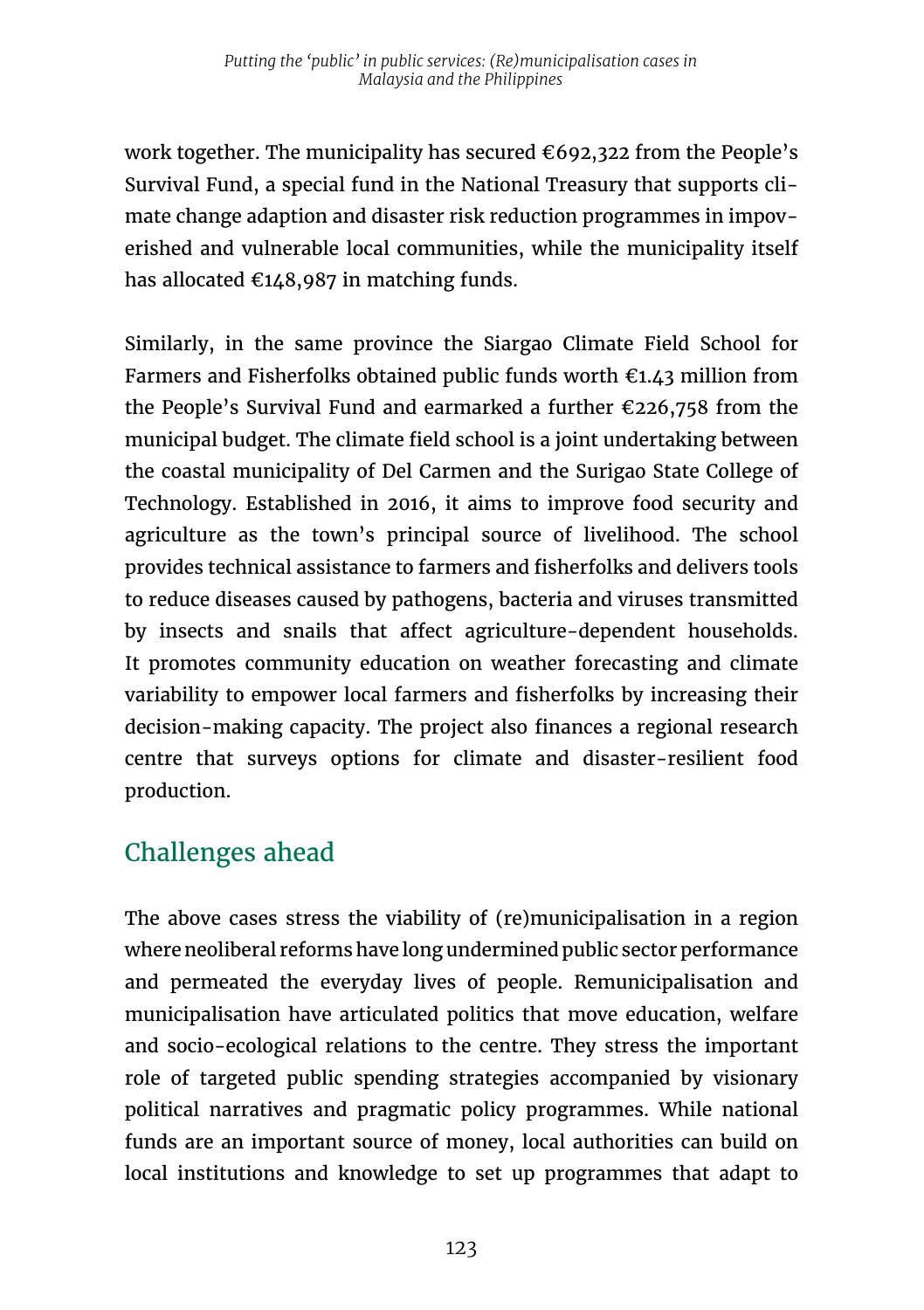their specific needs. Malaysian and Philippine municipalities thus move forward with recipes for public ownership with local ingredients.

One cannot overemphasise that (re)municipalisation means mobilising public money. The main lesson here is that besides political will, fiscal space and actual funds are available to take over a private entity and run a service effectively. Selangor, as the richest state, can easily buy out private concessionaires, but *what if there is jurisdiction and political will to remunicipalise but the authority in charge does not have the financial means?*  Here, central government support and foreign development assistance to capacitate and strengthen the local public sector's ability to establish and maintain a public service have to be considered as potential modes of cooperation. Then, there are issues surrounding user tariffs. It is important, for example, to see how Air Selangor as a non-profit utility will ensure that its water tariffs continue to be linked to social justice and human rights goals. Citizens and civil society must also continue to hold public utilities accountable to avoid pitfalls of the past and to make sure that 'new' public utilities remain subject to the same and even higher standards than privatised services to live up to their very nature and mandate.

In short, the new generation of 'the public' must continue to expand its capacities and listen to the needs of people and the environment to create futures that sustainably challenge economic and political norms and advance people's rights, equity and resilience.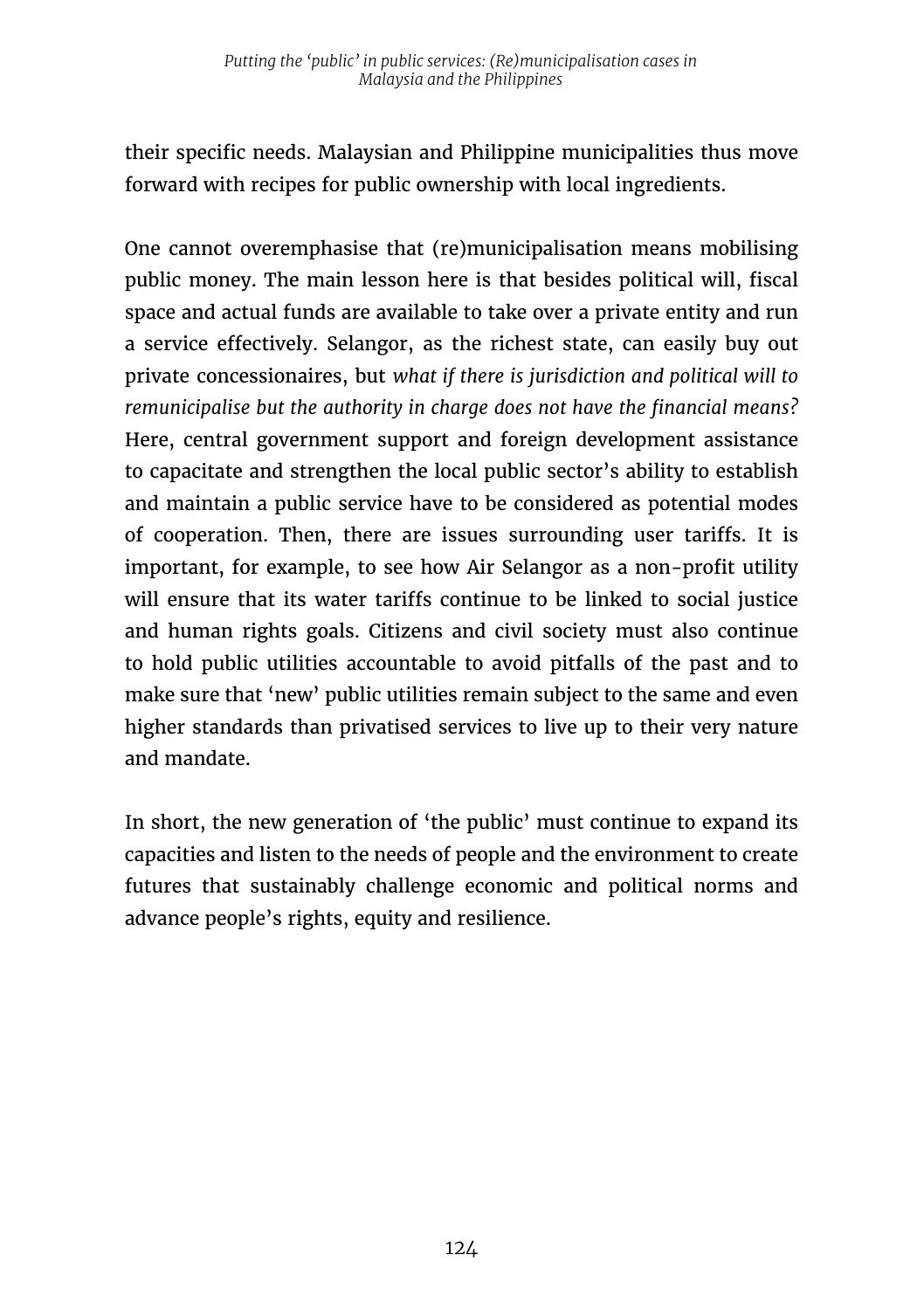### ABOUT THE AUTHORS



*Mary Ann Manahan is a Filipina feminist activist researcher. She works with various social movements and civil society groups on different initiatives that demand equity, environmental, gender and social justice, and redistributive reforms. She holds an undergraduate degree in sociology and a Master's in globalisation and development.* 



*Laura Stegemann has worked as a freelance research assistant for the Public Alternatives Project at the Transnational Institute. Currently, she is doing a PhD that falls within the framework of a research project at the University of Glasgow on 'Global Remunicipalisation and the Post-Neoliberal Turn'.*

## Endnotes

- 1 Manahan, M. and Alvarez, K. (2019) 'An Atlas of Praxes and Political Possibilities: Radical Collective Action and Urban Transformations', in Cities of Dignity: Urban Transformations Around the World, forthcoming.
- 2 Dargantes, B., Batistel, C. and Manahan, M. (2012) 'Springs of Hope: Alternatives to Commer-cialization of Water Resources and Services in Asia', in D. A. McDonald and G. Ruiters (eds.) Alternatives to Privatization Public Options for Essential Services in the Global South. New York: Routledge.
- 3 Malaysia is a federal constitutional monarchy comprised of 13 states and three federal territories (Kuala Lumpur, Putraja and Labuan). Each state has its own constitution, legislative assembly and executive council, responsible to the legislative assembly and headed by a chief minister. For more information, see *[https://www.britannica.com/place/Malaysia/Local-govern](https://www.britannica.com/place/Malaysia/Local-government)[ment](https://www.britannica.com/place/Malaysia/Local-government)*
- 4 Remunicipalisation Tracker (2015) 'Water Remunicipalisation Selangor State'. See *<http://www.remunicipalisation.org/print/Selangor+State>* (retrieved 31 October 2019).
- 5 The United Malays National Organization (UMNO) used to dominate Malaysia's politics until 2018, when Pakatan Harapan, a coalition of centre-left and centre-right political parties won the elections headed by Mahatir Mohamad. UMNO advances Malay nationalism, the protection of Malay culture as the national culture and expansion of Islam across the country.
- 6 World Bank (2010) Private Participation in Infrastructure Database: Datasets for Malaysia and water.